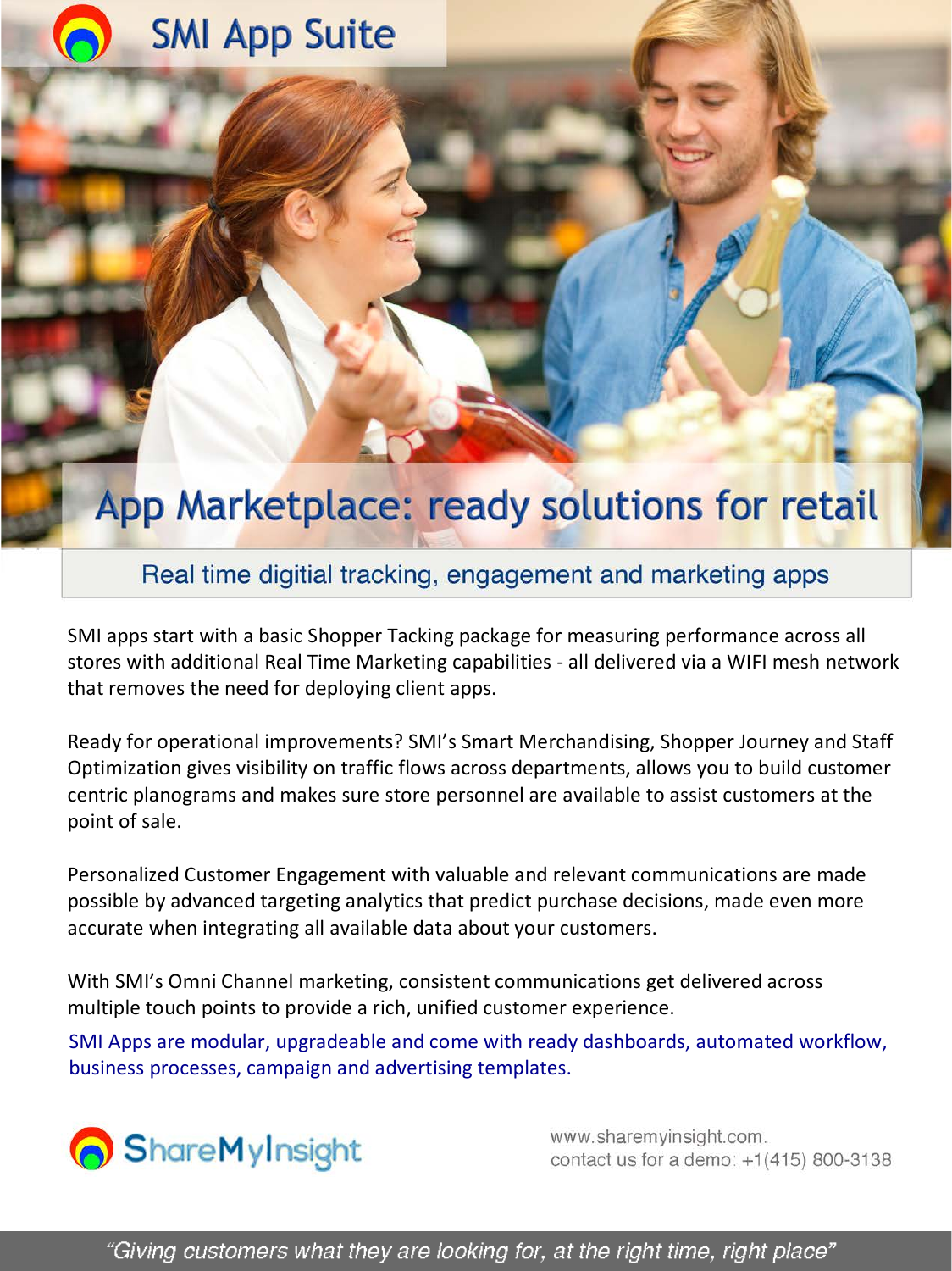# **TRACKING & MARKETING APPS**

# **SHOPPER TRACKING**



Cloud managed WIFI with customer location analytics to benchmark your stores on key performance indicators.

#### **How it works**

Create an account with SMI and plug in 1 SMI router device into the internet at your store. You are up and running within 5 minutes.

# **REAL TIME MARKETING**



Give your customers an outstanding individualized experience, encouraging them to return, more often, and spend more.

SMI creates low-cost, zero configuration, plug & play wireless mesh networks that spreads an internet connection throughout your stores combined with shopper tracking analytics to measure performance.

#### **Good for**

Fast Food Cafes, Restaurants, Small Stores that don't need zone level analytics.

#### **What you need**

Connect 1 router device to an internet cable.

## **What you get**

- Cloud managed internet across all stores
- Identify customers in your store and traffic outside
- Detection of operational issues by store
- Identify customer gain/loss trends by store
- View store demographic changes and impact

**Pricing:** pay a fixed monthly fee, all inclusive

SMI's Real Time Marketing app targets and messages customers at the point of sale, seamlessly, without any client app to increase walk-in traffic and promo conversions.

## **Good for**

Fast Food Cafes, Restaurants and Small Stores that need to drive in traffic without targeting customers at a zone level.

## **What you need**

The Shopper Tracking app to set up ad campaigns.

#### **What you get**

- Higher conversion rates from walk by to walk in traffic
- Targeted selling by day/time/location for more baskets
- Increased cross-selling and number of repeat visits
- Increased revenues from special offers, discounts
- More shoppers by displaying offers outside your store

## **Pricing**

Pay for ads clicked on (CPC) or coupons redeemed (Cost Per Order)

#### **How it works**

After you have installed the Shopper Tracking app, create campaigns and ads using the Events Editor, where you can set target conditions (e.g. location) and the delivery channels used customers (e.g. web page, SMS, Facebook, Email…).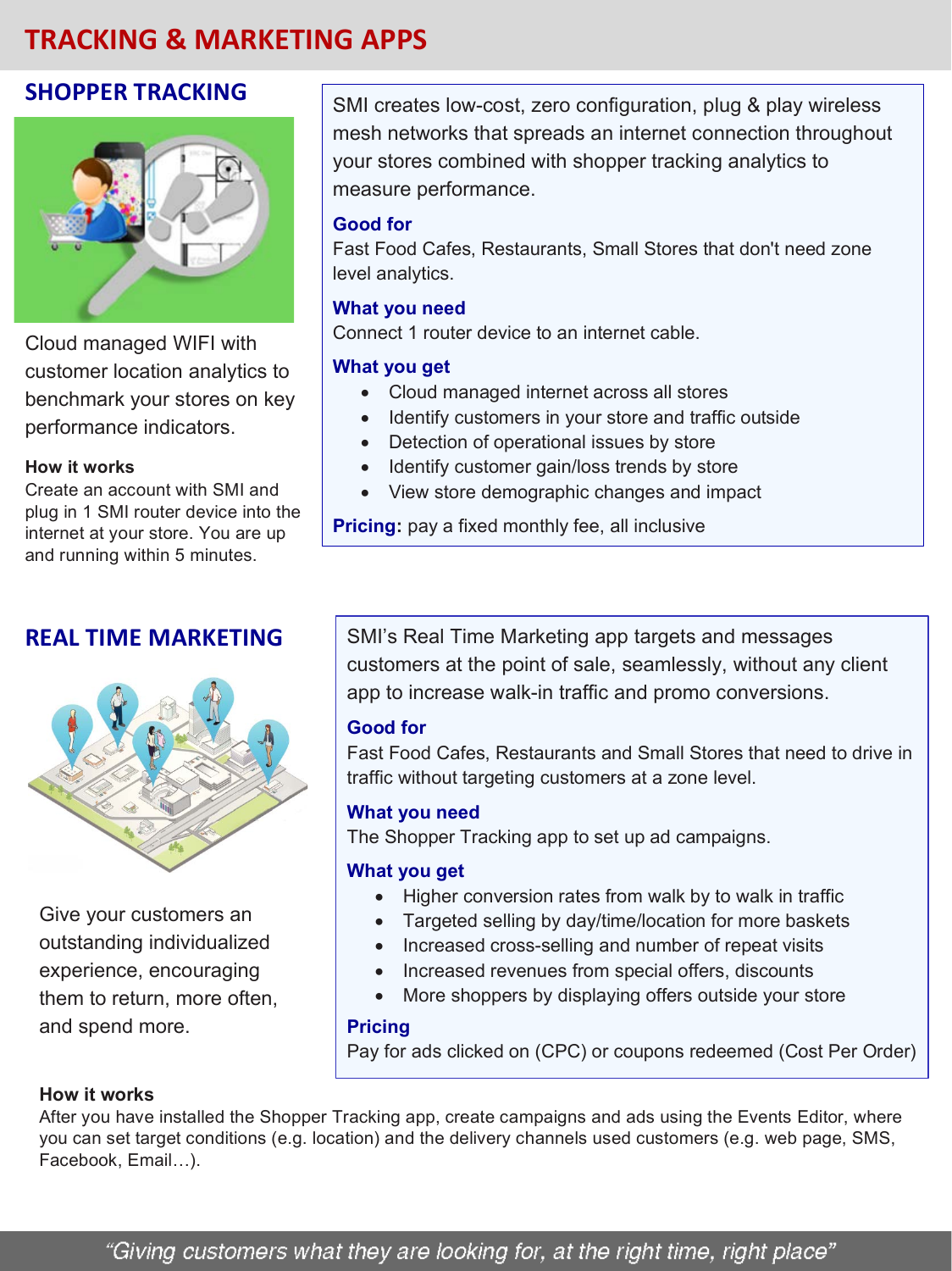# **OPERATIONS AND MERCHANDISING APPS**

# **SMART MERCHANDISING**



With Like for Like comparison on key store metrics down to the zone (category level), your merchandising plans are customer centric and deliver an improved shopping experience.

#### **How it works**

Take Shopper Tracking app and upload a merchandise floor plan. Add more router devices to accurately track shoppers in zones.

# **SHOPPER JOURNEY**



SMI segments your customers to get insight on how purchase decisions are made during the shopping journey and identifies what conditions trigger a customer choice.

#### **How it works**

Take the Shopper Tracking app and upload a merchandising floor plan with indicated zones.

SMI's Smart Merchandising delivers more effective assortment planning, range localization and product visibility, resulting in a shopper journey based store layout with improved shopping metrics.

#### **Good for**

Stores that have large shopping areas and need to measure activity at a zone level in order to create customer centric planograms.

#### **What you need**

You need the Shopper Tracking app with a store plan designating your shopping zones.

## **What you get**

- Reduced customer check out time
- Greater sales productivity from zones/categories
- Improved customer care/support
- Higher customer satisfaction scores
- Better shopping experience for high value customers

#### **Pricing**

Fixed monthly fee depending on the size of retail area to be covered.

The SMI Shopper Journey app accurately analyzes the shopper journey and changes to merchandising layouts, with the ability to re-engineer traffic and optimize the store plan.

#### **Good for**

Stores that have many shopping zones and need to view path flows by customer segment in order to create planograms that influence purchasing decisions.

#### **What you need**

You need the Smart Merchandising app with SMI wireless sensors and a store plan designating your shopping zones.

#### **What you get**

- Customer discovery based on zone activity factors
- Purchase Journeys and their triggers are identified
- Purchase Decisions mapped by sequence and importance
- Targeted store plans to shopper segments (purchase planograms)

#### **Pricing**

Fixed monthly fee depending on the size of retail area to be covered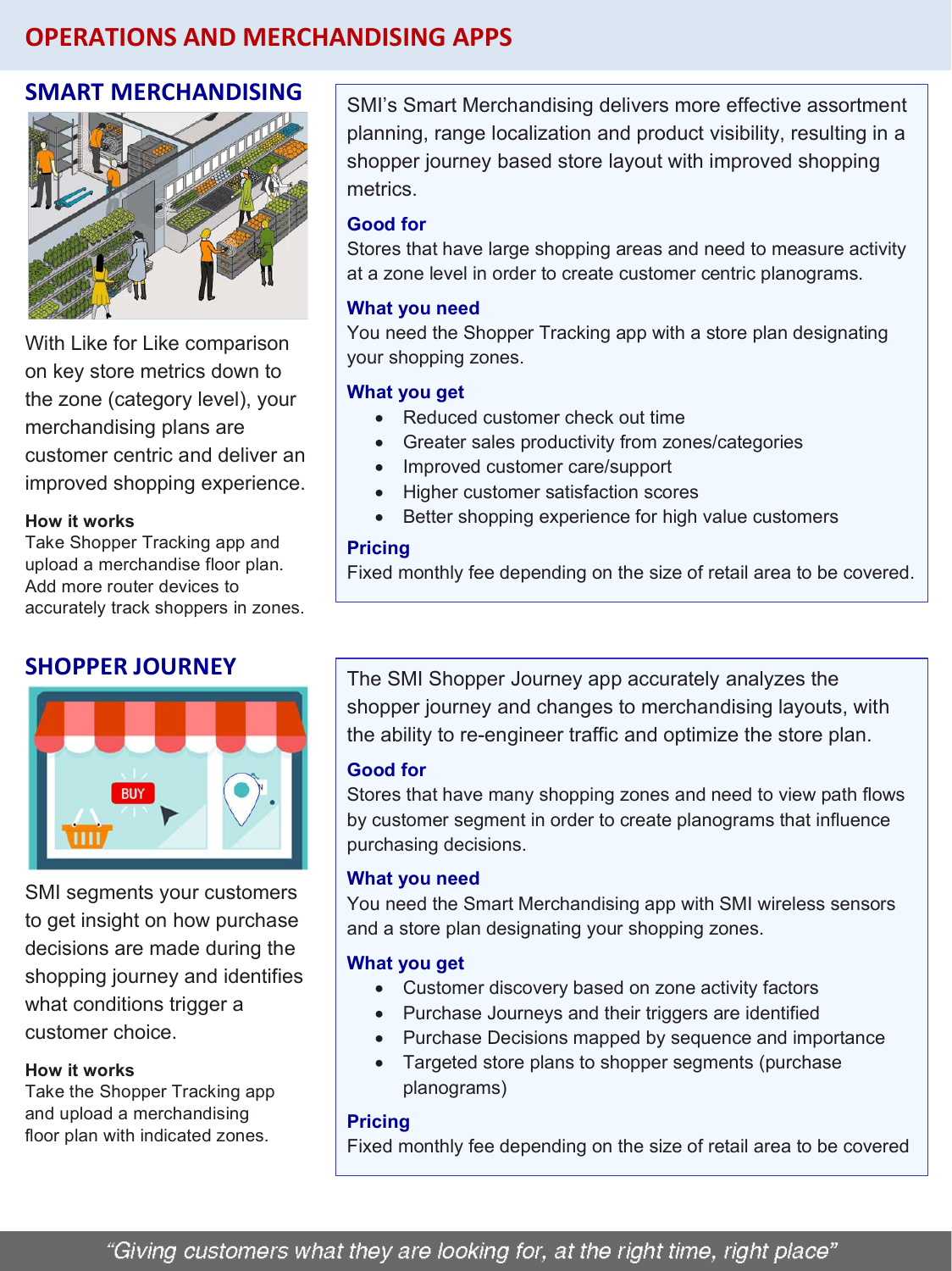# **CUSTOMER STRATEGY APPS**

# **CUSTOMER ENGAGEMENT**



SMI rolls out data collection tactics so that you know who your customers are and applies demand models so that you can personalize interactions, making them highly relevant and contextual to your customers.

## **How it works**

Use the SMI retailer Free WIFI net to get personal data. Utilize the ad campaign templates to interact with customers while shopping.

# **CUSTOMER INSIGHT**



SMI Customer Insight enables the power of big data customer analytics by aggregating all your customer data points across systems in order to reveal spend behavior patterns.

# **How it works**

Use SMI data connectors to upload additional customer data (e.g. POS data) to get a full profile and deep segmentation analytics.

With the ability to drive valuable interactions with your customer during their shopping journey, the SMI Customer Engagement app enables you to deliver personalized and rewarding engagements in real time.

# **Good for**

Medium to Large retailers who look to register their customers and integrate in-store marketing with their current marketing strategies.

# **What you need**

You need the Smart Merchandising app with a detailed store plan designating your merchandising areas.

# **What you get**

- Increased Promo redemptions via targeted, personalized and contextual ads
- Increased repeat visits and upward migration from low to high value segment
- Decreased churn based on targeted rewards and benefits

## **Pricing**

Pay for ads clicked on (CPC) or coupons redeemed (Cost Per Order)

SMI aggregates all your customer data, applies breakthrough analytics and then automatically creates profitable in-store customer engagements - in near real time and without the need for any client software

# **Good for**

Retailers who have customer data collected and need to get a fuller picture of their interests and what influences their purchases.

# **What you need**

You need the Customer Engagement app to collect customer data

# **What you get**

- Consolidated data on your customer (e.g. POS, social media, in-store visits, marketing…)
- Measured rate of efficiency (e.g. response rate) for all comm channels by customer and segment
- Mapping customer segments making purchase decisions to points in the shopper journey
- Probability scoring for purchasing decisions by segment and communication channels

## **Pricing**

Based on the number and types of data sources to be aggregated

"Giving customers what they are looking for, at the right time, right place"